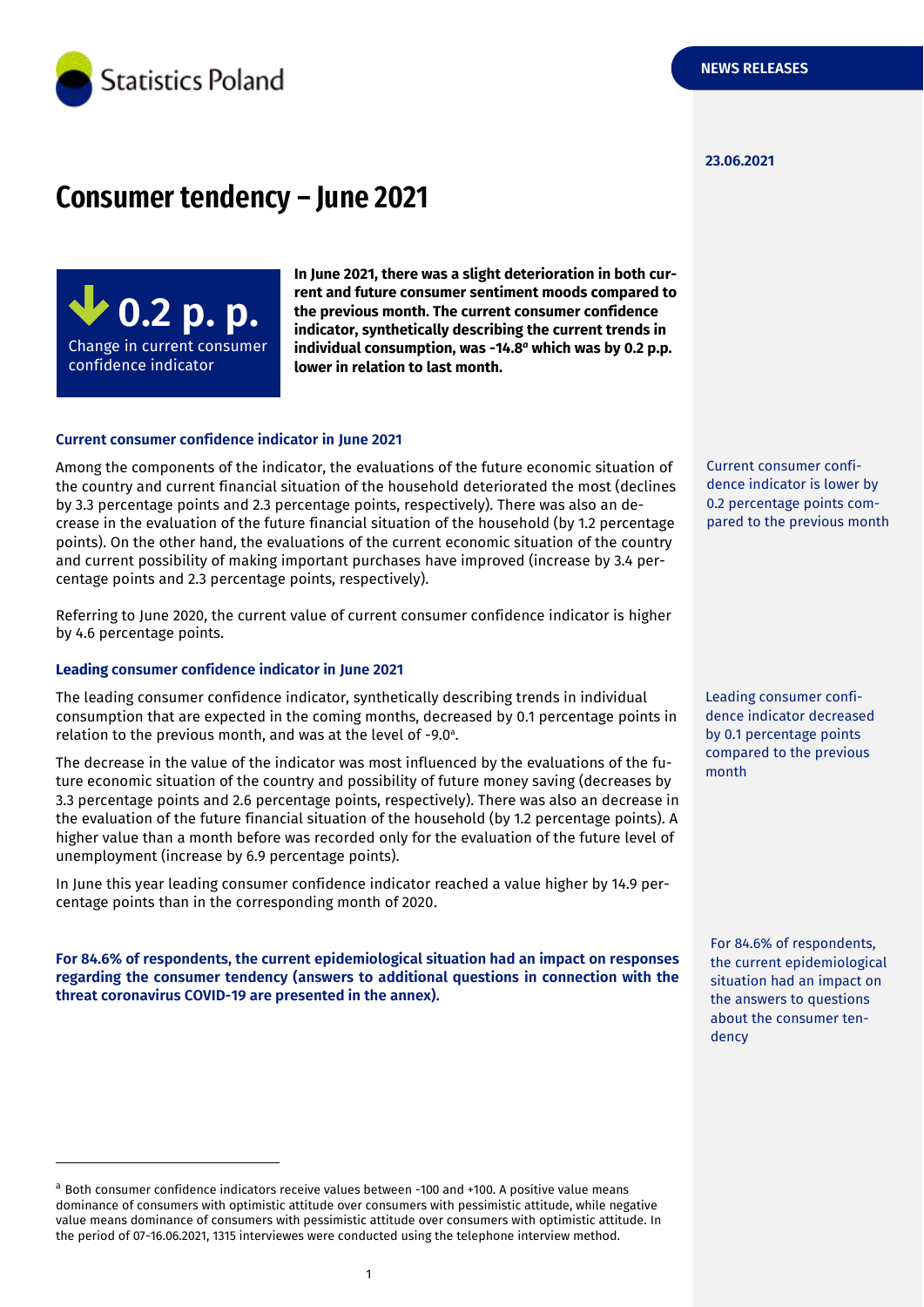#### **Table 1. Current consumer confidence indicator**

| Survey period |                                                   | Changes in the house-<br>hold's financial condition: |          | Changes in general eco-<br>nomic situation of the<br>country: |          | Current ma-        | Current con-                  |
|---------------|---------------------------------------------------|------------------------------------------------------|----------|---------------------------------------------------------------|----------|--------------------|-------------------------------|
|               |                                                   | over the                                             | over the | over the                                                      | over the | jor purcha-<br>ses | sumer confi-<br>dence indica- |
|               |                                                   | last 12                                              | next 12  | last 12                                                       | next 12  |                    | tor                           |
|               | Year Quarter                                      | months                                               | months   | months                                                        | months   |                    |                               |
| Month         |                                                   | а                                                    | b        | c                                                             | d        | e                  |                               |
|               | balance of evaluations in percent<br><b>Years</b> |                                                      |          |                                                               |          |                    |                               |
| 2007          |                                                   | $-10.9$                                              | $-1.9$   | $-17.7$                                                       | $-6.6$   | 1.3                | $-7.1$                        |
| 2008          |                                                   | $-10.6$                                              | $-4.5$   | $-16.6$                                                       | $-9.7$   | 1.2                | $-8.0$                        |
| 2009          |                                                   | $-18.1$                                              | $-11.1$  | $-40.0$                                                       | $-26.5$  | $-16.1$            | $-22.3$                       |
| 2010          |                                                   | $-17.2$                                              | $-8.2$   | $-31.2$                                                       | $-18.9$  | $-9.2$             | $-16.9$                       |
| 2011          |                                                   | $-22.4$                                              | $-14.6$  | $-41.5$                                                       | $-30.8$  | $-15.9$            | $-25.0$                       |
| 2012          |                                                   | $-25.4$                                              | $-18.5$  | $-46.5$                                                       | $-38.0$  | $-19.3$            | $-29.5$                       |
| 2013          |                                                   | $-21.9$                                              | $-13.6$  | $-45.2$                                                       | $-31.2$  | $-21.6$            | $-26.7$                       |
| 2014          |                                                   | $-15.7$                                              | $-7.3$   | $-29.9$                                                       | $-18.4$  | $-13.7$            | $-17.0$                       |
| 2015          |                                                   | $-10.7$                                              | $-2.8$   | $-21.5$                                                       | $-11.4$  | $-8.2$             | $-10.9$                       |
| 2016          |                                                   | $-3.9$                                               | 0.9      | $-11.0$                                                       | $-9.4$   | $-2.5$             | $-5.2$                        |
| 2017          |                                                   | 0.1                                                  | 2.8      | 1.8                                                           | $-1.8$   | 9.2                | 2.4                           |
| 2018          |                                                   | 0.6                                                  | 3.6      | 8.7                                                           | 2.8      | 12.8               | 5.7                           |
| 2019          |                                                   | 4.8                                                  | 6.3      | 9.7                                                           | 1.2      | 16.4               | 7.7                           |
| 2020          |                                                   | $-6.5$                                               | $-8.4$   | $-24.9$                                                       | $-29.1$  | $-13.4$            | $-16.4$                       |
|               |                                                   |                                                      |          | Quarters                                                      |          |                    |                               |
| 2020          | $\mathbf{I}$                                      | 1.8                                                  | 2.0      | 2.4                                                           | $-8.7$   | 13.1               | 2.1                           |
|               | Ш                                                 | $-9.5$                                               | $-19.7$  | $-32.3$                                                       | $-47.8$  | $-34.0$            | $-28.7$                       |
|               | Ш                                                 | $-5.9$                                               | $-4.6$   | $-27.8$                                                       | $-21.7$  | $-12.7$            | $-14.6$                       |
|               | IV                                                | $-12.4$                                              | $-11.5$  | $-41.9$                                                       | $-38.0$  | $-19.8$            | $-24.7$                       |
| 2021          | $\mathbf{I}$                                      | $-13.2$                                              | $-8.9$   | $-48.4$                                                       | $-34.1$  | $-17.7$            | $-24.4$                       |
|               | Ш                                                 | $-8.5$                                               | $-5.2$   | $-38.6$                                                       | $-22.7$  | $-11.5$            | $-17.3$                       |
|               |                                                   |                                                      |          | Months                                                        |          |                    |                               |
| 2020          | 02                                                | $-0.8$                                               | 2.4      | 1.9                                                           | $-8.4$   | 11.5               | 1.3                           |
|               | 03                                                | 1.9                                                  | 1.7      | 1.5                                                           | $-10.1$  | 11.5               | 1.3                           |
|               | 04                                                | $-9.1$                                               | $-30.5$  | $-30.5$                                                       | $-64.5$  | $-47.3$            | $-36.4$                       |
|               | 05                                                | $-11.0$                                              | $-19.6$  | $-35.6$                                                       | $-48.9$  | $-35.7$            | $-30.1$                       |
|               | 06                                                | $-8.3$                                               | $-8.9$   | $-30.8$                                                       | $-30.1$  | $-19.0$            | $-19.4$                       |
|               | 07                                                | $-5.5$                                               | $-3.3$   | $-24.4$                                                       | $-18.4$  | $-15.7$            | $-13.4$                       |
|               | 08                                                | $-4.4$                                               | $-5.1$   | $-29.4$                                                       | $-24.4$  | $-12.6$            | $-15.2$                       |
|               | 09                                                | $-7.8$                                               | $-5.5$   | $-29.7$                                                       | $-22.4$  | $-9.8$             | $-15.0$                       |
|               | 10                                                | $-9.0$                                               | $-8.9$   | $-33.7$                                                       | $-31.4$  | $-17.1$            | $-20.0$                       |
|               | 11                                                | $-13.2$                                              | $-15.5$  | $-46.2$                                                       | $-45.9$  | $-25.1$            | $-29.2$                       |
|               | 12                                                | $-15.0$                                              | $-9.9$   | $-45.7$                                                       | $-36.7$  | $-17.1$            | $-24.9$                       |
| 2021          | 01                                                | $-12.9$                                              | $-11.1$  | $-48.6$                                                       | $-35.7$  | $-17.1$            | $-25.1$                       |
|               | 02                                                | $-13.2$                                              | $-7.8$   | $-50.2$                                                       | $-35.0$  | $-20.0$            | $-25.2$                       |
|               | 03                                                | $-13.4$                                              | $-7.7$   | $-46.3$                                                       | $-31.5$  | $-16.0$            | $-23.0$                       |
|               | 04                                                | $-11.9$                                              | $-8.1$   | $-44.5$                                                       | $-31.4$  | $-16.7$            | $-22.5$                       |
|               | 05                                                | $-5.7$                                               | $-3.1$   | $-37.3$                                                       | $-16.7$  | $-10.1$            | $-14.6$                       |
|               | 06                                                | $-8.0$                                               | $-4.3$   | $-33.9$                                                       | $-20.0$  | $-7.8$             | $-14.8$                       |
|               |                                                   |                                                      |          |                                                               |          |                    |                               |

Current consumer confidence indicator is the average of balances of evaluations changes in the household's financial condition, changes in general economic situation of the country and currently made major purchases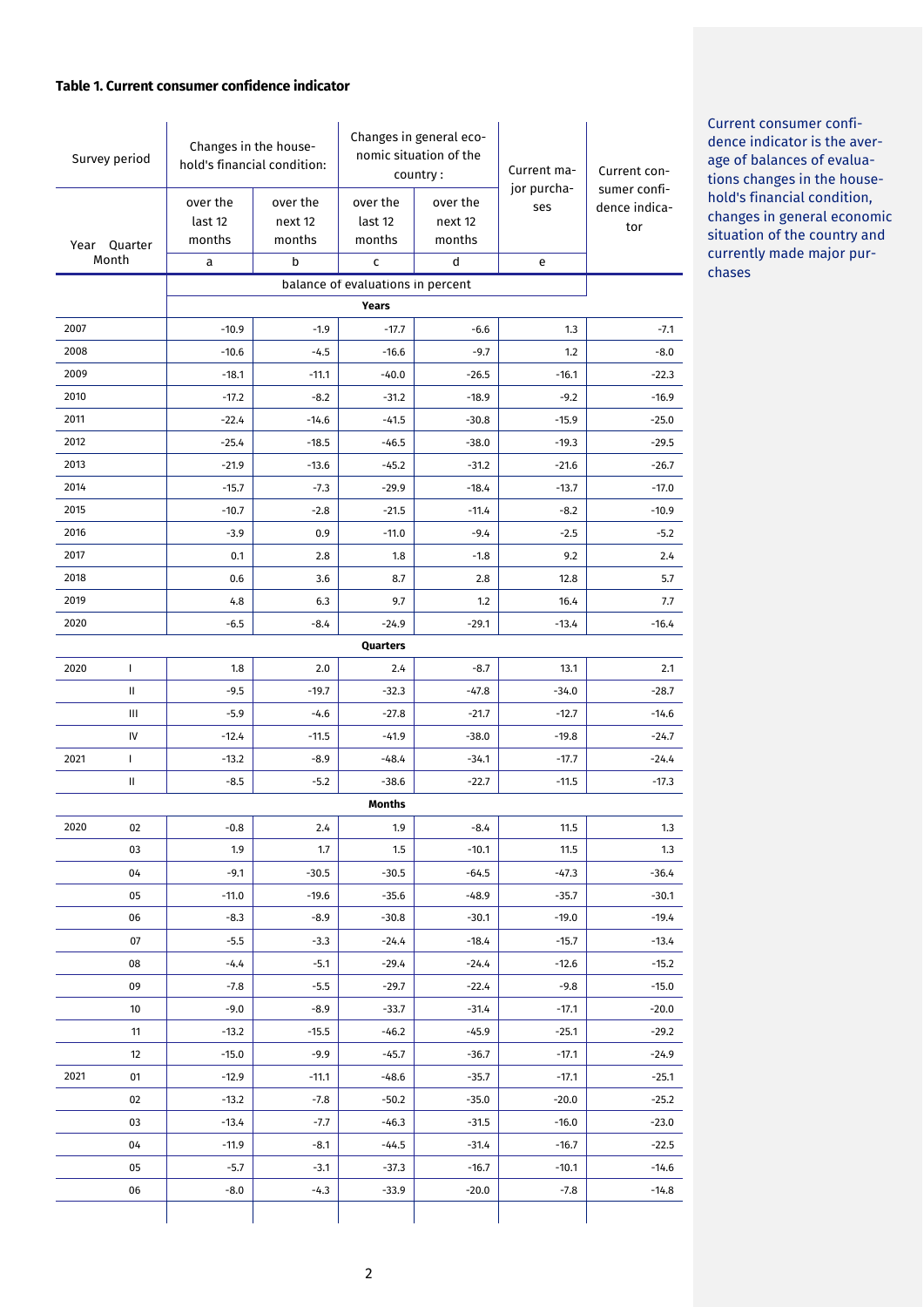

#### **Chart 1. Current consumer confidence indicator and its component values by month in 2018–2021**

**Chart 2. Current consumer confidence indicator and its component values by years**



\*\* April, July, October

| ∎Current consumer confidence indicator                                       |
|------------------------------------------------------------------------------|
| Changes in the household's financial condition over the last 12 months       |
| Changes in the household's financial condition over the next 12 months       |
| Changes in general economic situation of the country over the last 12 months |
| Changes in general economic situation of the country over the next 12 months |
|                                                                              |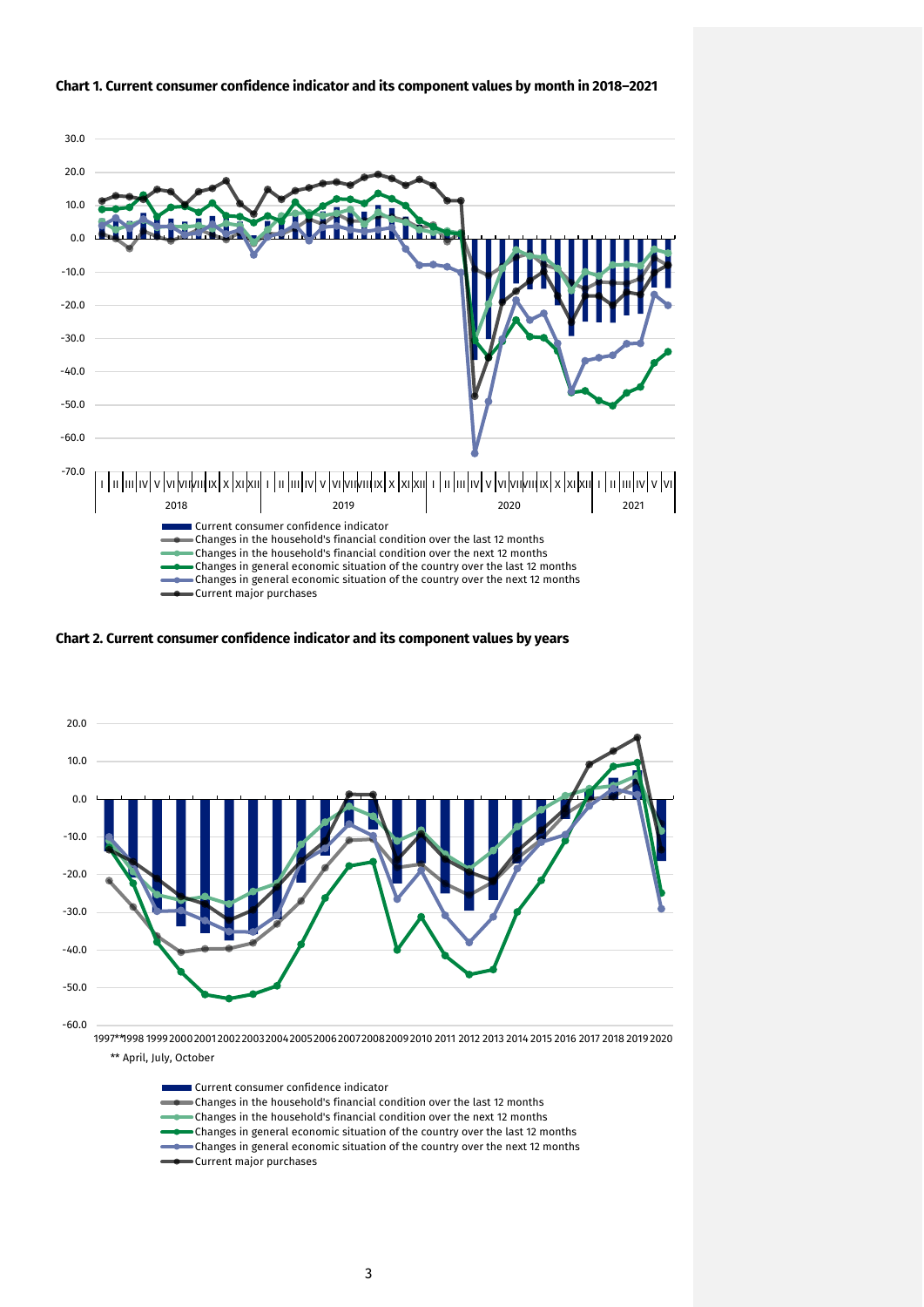### **Table 2. Leading consumer confidence indicator**

| Survey period<br>Quarter<br>Year<br>Month |                                            | Changes in the<br>household's fi-<br>nancial condi-<br>tion<br>b | Changes in gen-<br>eral economic<br>situation of the<br>country<br>d | Changes in unem-<br>ployment (with in-<br>verted sign)<br>f | Propensity<br>to save (in<br>future)<br>g | Leading<br>consumer<br>confidence<br>indicator |  |
|-------------------------------------------|--------------------------------------------|------------------------------------------------------------------|----------------------------------------------------------------------|-------------------------------------------------------------|-------------------------------------------|------------------------------------------------|--|
|                                           |                                            |                                                                  |                                                                      |                                                             |                                           |                                                |  |
|                                           | balance of evaluations in percent<br>Years |                                                                  |                                                                      |                                                             |                                           |                                                |  |
| 2006                                      |                                            | $-6.1$                                                           | $-13.0$                                                              | $-6.3$                                                      | $-48.3$                                   | $-18.5$                                        |  |
| 2007                                      |                                            | $-1.9$                                                           | $-6.6$                                                               | 17.6                                                        | $-40.7$                                   | -7.9                                           |  |
| 2008                                      |                                            | $-4.5$                                                           | $-9.7$                                                               | 5.1                                                         | $-37.2$                                   | $-11.6$                                        |  |
| 2009                                      |                                            | $-11.1$                                                          | $-26.5$                                                              | $-54.6$                                                     | $-37.1$                                   | $-32.5$                                        |  |
| 2010                                      |                                            | $-8.2$                                                           | $-18.9$                                                              | $-34.4$                                                     | $-32.0$                                   | $-23.5$                                        |  |
| 2011                                      |                                            | $-14.6$                                                          | $-30.8$                                                              | $-37.0$                                                     | $-36.1$                                   | $-29.8$                                        |  |
| 2012                                      |                                            | $-18.5$                                                          | $-38.0$                                                              | $-53.3$                                                     | $-36.9$                                   | $-36.7$                                        |  |
| 2013                                      |                                            | $-13.6$                                                          | $-31.2$                                                              | $-53.7$                                                     | $-36.1$                                   | $-33.7$                                        |  |
| 2014                                      |                                            | $-7.3$                                                           | $-18.4$                                                              | $-31.1$                                                     | $-30.5$                                   | $-21.8$                                        |  |
| 2015                                      |                                            | $-2.8$                                                           | $-11.4$                                                              | $-19.7$                                                     | $-26.3$                                   | $-15.1$                                        |  |
| 2016                                      |                                            | 0.9                                                              | $-9.4$                                                               | $-7.8$                                                      | $-18.0$                                   | $-8.6$                                         |  |
| 2017                                      |                                            | 2.8                                                              | $-1.8$                                                               | 8.5                                                         | $-10.6$                                   | $-0.3$                                         |  |
| 2018                                      |                                            | 3.6                                                              | 2.8                                                                  | 12.6                                                        | $-7.5$                                    | 2.9                                            |  |
| 2019                                      |                                            | 6.3                                                              | 1.2                                                                  | 7.7                                                         | 0.8                                       | 4.0                                            |  |
| 2020                                      |                                            | $-8.4$                                                           | $-29.1$                                                              | $-39.4$                                                     | $-0.9$                                    | $-19.5$                                        |  |
|                                           |                                            |                                                                  |                                                                      | Quarters                                                    |                                           |                                                |  |
| 2020                                      | T                                          | 2.0                                                              | $-8.7$                                                               | 0.3                                                         | $-0.4$                                    | $-1.7$                                         |  |
|                                           | Ш<br>Ш                                     | $-19.7$<br>$-4.6$                                                | -47.8<br>$-21.7$                                                     | $-68.9$<br>$-38.5$                                          | $-8.8$<br>3.5                             | $-36.3$<br>$-15.3$                             |  |
|                                           | IV                                         | $-11.5$                                                          | $-38.0$                                                              | $-50.7$                                                     | 2.1                                       | $-24.5$                                        |  |
| 2021                                      | L                                          | -8.9                                                             | $-34.1$                                                              | $-47.4$                                                     | 3.4                                       | $-21.7$                                        |  |
|                                           | Ш                                          | $-5.2$                                                           | $-22.7$                                                              | $-25.6$                                                     | 3.3                                       | $-12.6$                                        |  |
|                                           |                                            |                                                                  |                                                                      | <b>Months</b>                                               |                                           |                                                |  |
| 2020                                      | 01                                         | 2.0                                                              | $-7.7$                                                               | 2.4                                                         | 1.1                                       | $-0.6$                                         |  |
|                                           | 02                                         | 2.4                                                              | $-8.4$                                                               | $-0.7$                                                      | $-2.0$                                    | $-2.2$                                         |  |
|                                           | 03                                         | 1.7                                                              | $-10.1$                                                              | $-0.7$                                                      | $-0.2$                                    | $-2.3$                                         |  |
|                                           | 04                                         | $-30.5$                                                          | $-64.5$                                                              | $-77.7$                                                     | $-18.3$                                   | $-47.7$                                        |  |
|                                           | 05                                         | $-19.6$                                                          | $-48.9$                                                              | $-73.2$                                                     | $-7.4$                                    | $-37.3$                                        |  |
|                                           | 06                                         | $-8.9$                                                           | $-30.1$                                                              | $-55.8$                                                     | $-0.6$                                    | $-23.9$                                        |  |
|                                           | 07                                         | $-3.3$                                                           | $-18.4$                                                              | $-37.0$                                                     | 4.4                                       | $-13.6$                                        |  |
|                                           | 08                                         | $-5.1$                                                           | $-24.4$                                                              | $-40.3$                                                     | 4.0                                       | $-16.5$                                        |  |
|                                           | 09                                         | $-5.5$                                                           | $-22.4$                                                              | $-38.2$                                                     | 2.2                                       | $-16.0$                                        |  |
|                                           | 10                                         | $-8.9$                                                           | $-31.4$                                                              | $-40.8$                                                     | 4.3                                       | $-19.2$                                        |  |
|                                           | 11                                         | $-15.5$                                                          | $-45.9$                                                              | $-58.8$                                                     | $-0.4$                                    | $-30.1$                                        |  |
|                                           | 12                                         | $-9.9$                                                           | $-36.7$                                                              | $-52.4$                                                     | 2.4                                       | $-24.2$                                        |  |
| 2021                                      | 01                                         | $-11.1$                                                          | $-35.7$                                                              | $-49.5$                                                     | 5.2                                       | $-22.7$                                        |  |
|                                           | 02                                         | $-7.8$                                                           | $-35.0$                                                              | $-48.7$                                                     | 2.4                                       | $-22.3$                                        |  |
|                                           | 03                                         | $-7.7$                                                           | $-31.5$                                                              | $-43.9$                                                     | 2.5                                       | $-20.2$                                        |  |
|                                           | 04                                         | $-8.1$                                                           | $-31.4$                                                              | $-42.5$                                                     | 2.9                                       | $-19.8$                                        |  |
|                                           | 05                                         | $-3.1$                                                           | $-16.7$                                                              | $-20.6$                                                     | 4.8                                       | $-8.9$                                         |  |
|                                           | 06                                         | $-4.3$                                                           | $-20.0$                                                              | $-13.7$                                                     | 2.2                                       | $-9.0$                                         |  |
|                                           |                                            |                                                                  |                                                                      |                                                             |                                           |                                                |  |

Leading consumer confidence indicator is the average of balances of evaluations changes in the household's financial condition, general economic situation of the country, trends in the level of unemployment (with inverted sign) and saving money in the next 12 months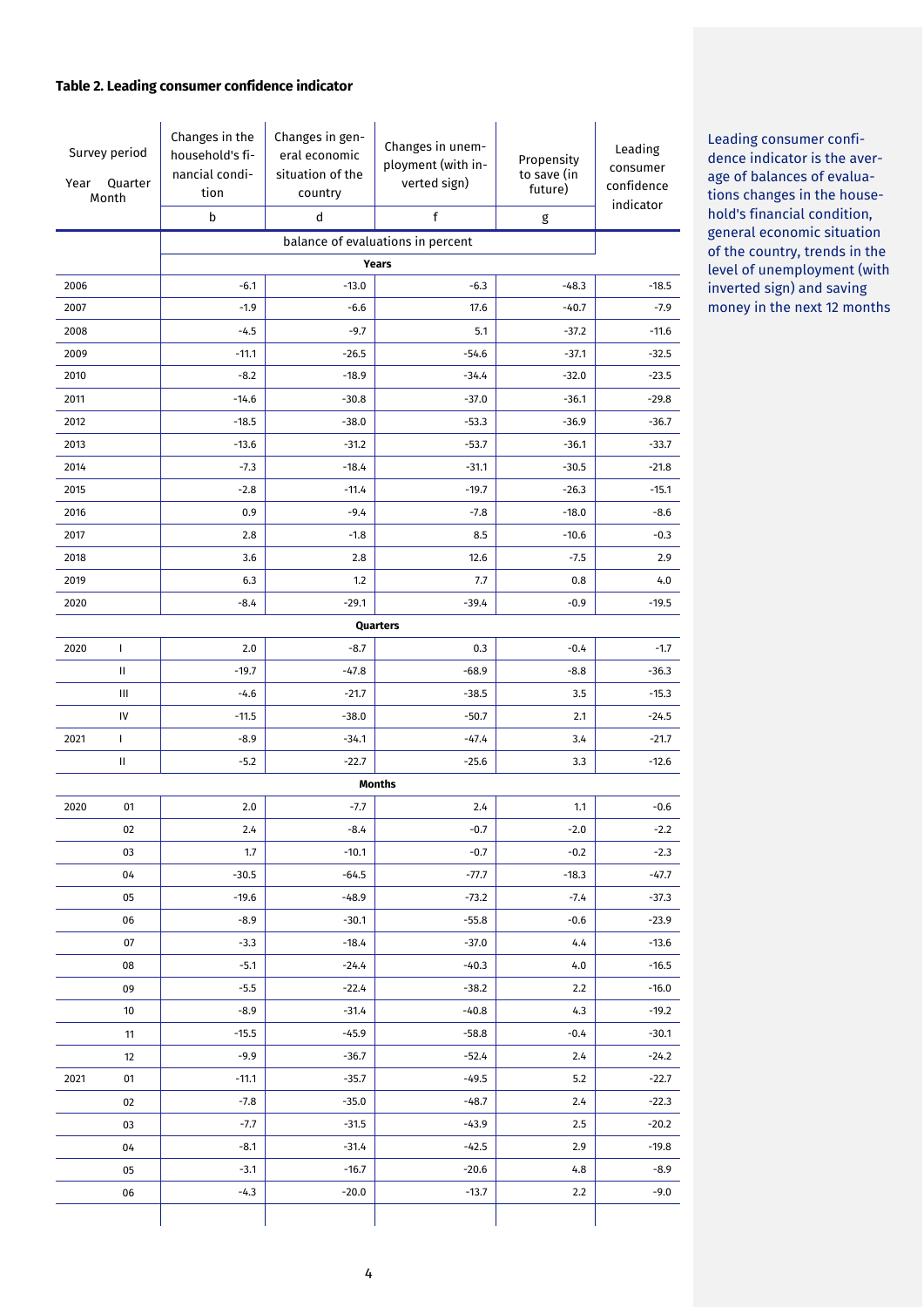

#### **Chart 3. Leading consumer confidence indicator and its component values by month in 2018–2021**





- Leading consumer confidence indicator
- Changes in the household's financial condition over the next 12 month
- Changes in general economic situation of the country over the next 12 months
- Changes in unemployment (with inverted sign)
- Propensity to save (in future)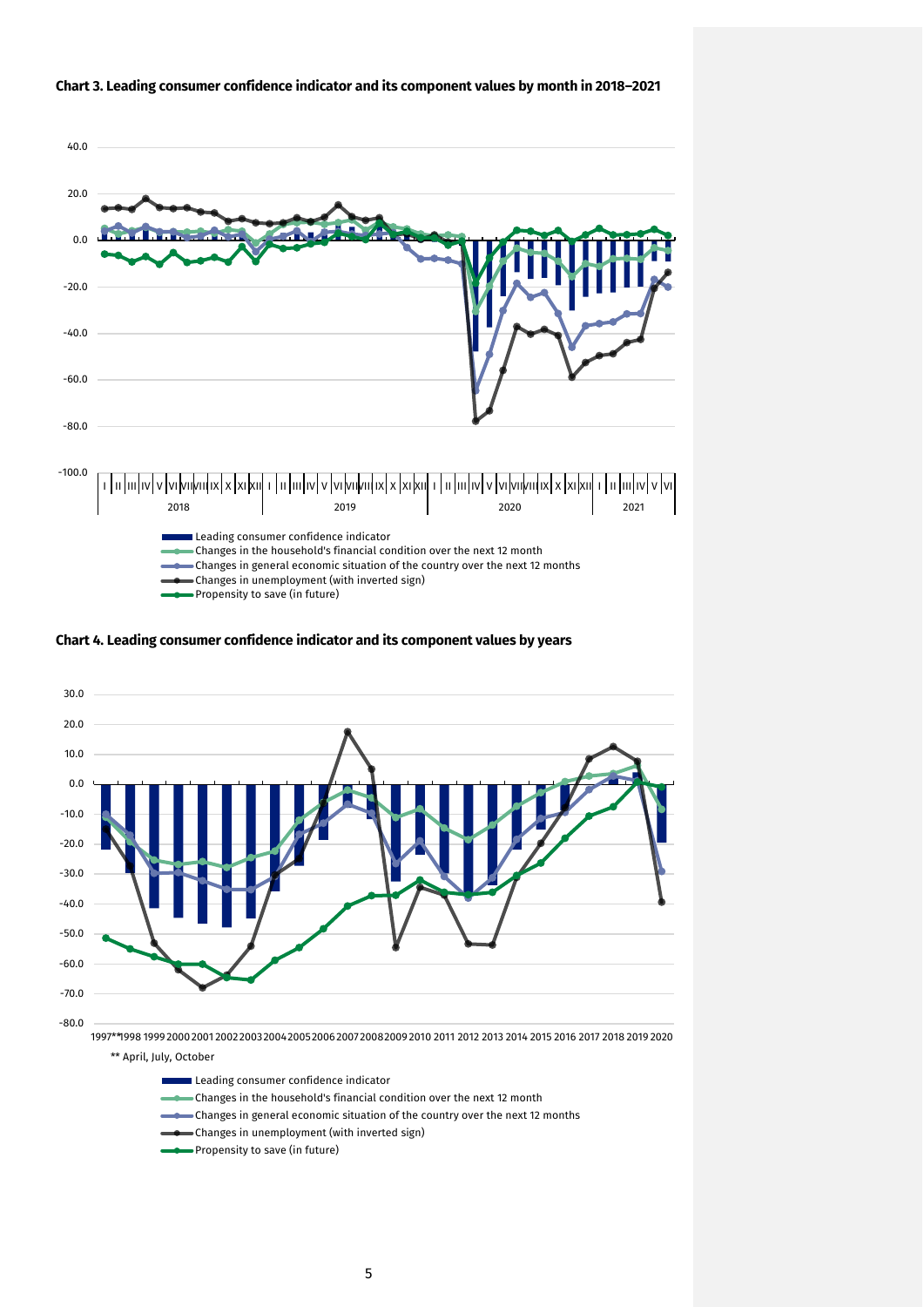# **Annex**

**84.6 %** 

respondents declared the impact of the epidemiological situation on responses regarding the consumer tendency (in May it was 88.0%)

# **Additional questions in relation to the epidemiological situation (threat of COVID-19 coronavirus)**

**In June 2021, for 48.7% of respondents, the current epidemiological situation poses a big threat for the economy in Poland (decrease of 12.4 percentage points compared to the previous month).** 

#### **Impact of the current epidemiological situation on responses to the consumer tendency**

From among respondents declaring the impact of the epidemiological situation on responses regarding the consumer tendency, 55.2% described it as moderate and 29.4% as significant. For 15.4% of respondents, the current situation had no impact on the answers.

**Chart 1. Impact of current epidemiological situation (COVID-19 coronavirus) on responses - response structure (%)**



#### **Fear of losing a job or stopping running your own business due to the current epidemiological situation**

Among the employed (59.7% of respondents), 3.3% of respondents have a definite fear of losing their job or stopping their own business. For the "possible" and "rather not" options, the response rate was 13.2% and 33.7%, respectively. The percentage of working people who do not have any concerns is 47.3%. A small number of working respondents (2.5%) had no opinion.

3.3% of respondents expressed a definite fear of losing their job or stopping their own business

29.4% of respondents declared a significant impact of the epidemiological situation on responses regarding the consumer tendency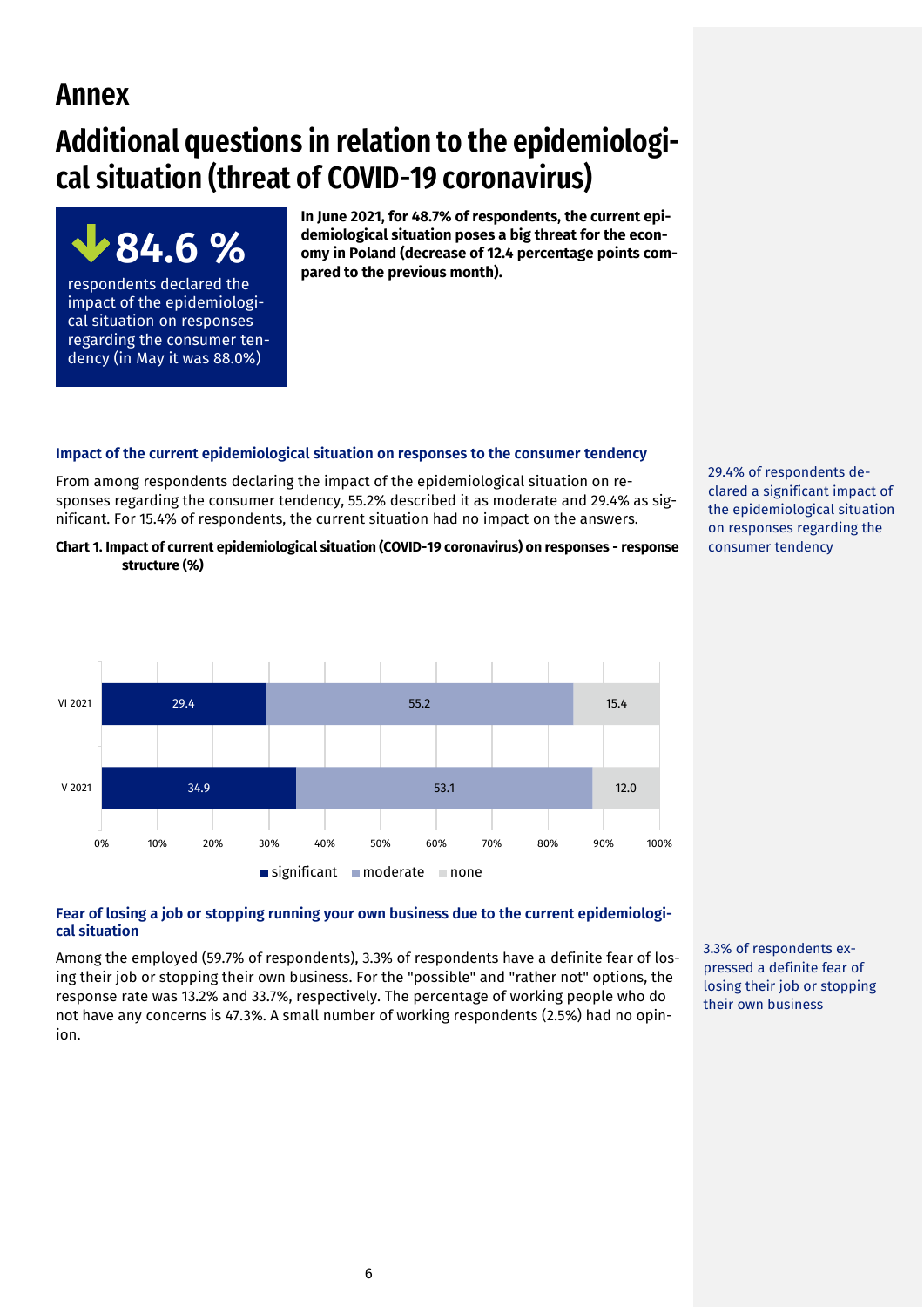

# **Chart 2. Fear of losing your job or stopping your own business due to the current epidemiological situation (COVID-19 coronavirus) - structure of responses for employees (%)**

#### **What threat is the current epidemiological situation for the health of the population of Poland as a whole**

For 32.5% of respondents, the current epidemiological situation poses a big threat to the health of the Polish population as a whole. The average threat is felt by 50.7% of respondents. A small threat is declared by 15.2%, while only 1.6% of respondents said there was no threat.





According to 32.5% of respondents, the current epidemiological situation poses a big threat to the health of the Polish population as a whole

# **What threat is the current epidemiological situation for personal health**

For 24.0% of respondents, the current epidemiological situation is a big threat to their personal health. 45.3% of respondents feel an average threat. 26.1% declare a small threat, while 4.6% of respondents said no threat.

For 24.0% of respondents, the current epidemiological situation is a big threat to their personal health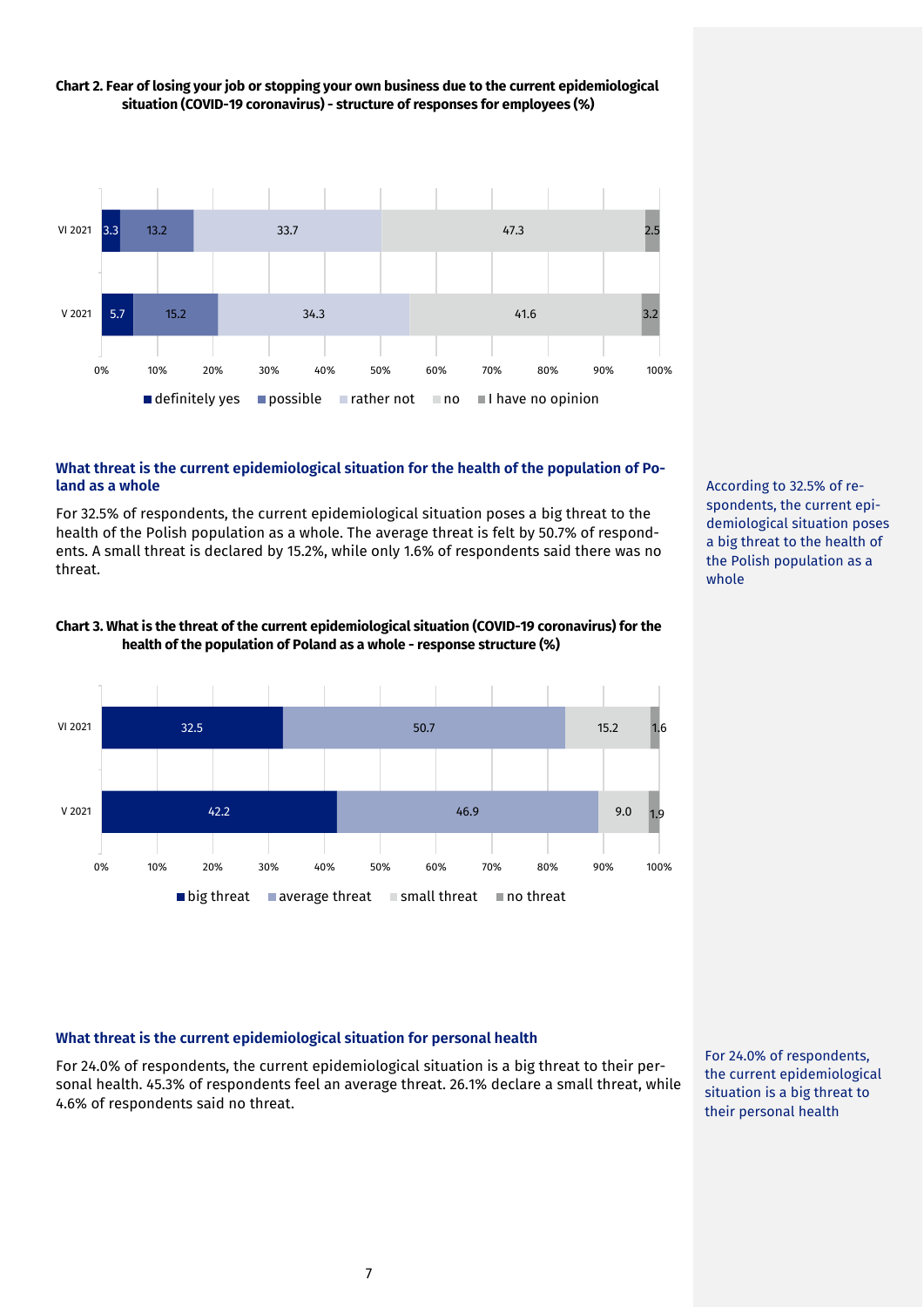

#### **Chart 4. What is the threat of the current epidemiological situation (COVID-19 coronavirus) for personal health - response structure (%)**

# **What threat is the current epidemiological situation for the economy in Poland**

According to 48.7% of respondents, the current epidemiological situation is a big threat to the economy in Poland. The average threat to the economy is felt by 42.7% of respondents. Only 7.9% declare a small threat, while barely 0.7% of respondents declare no threat.



## **Chart 5. What is the threat of the current epidemiological situation (COVID-19 coronavirus) for the economy in Poland - response structure (%)**



# **What threat is the current epidemiological situation for personal financial situation**

For 13.5% of respondents, the current epidemiological situation is a big threat to their personal financial situation. The average threat is felt by 38.5% of those who answered the questions about the consumer tendency. A small threat is declared by 32.4%, while no threat was stated by 15.6% of respondents.

For 13.5% of respondents, the current epidemiological situation is a big threat to their personal financial situation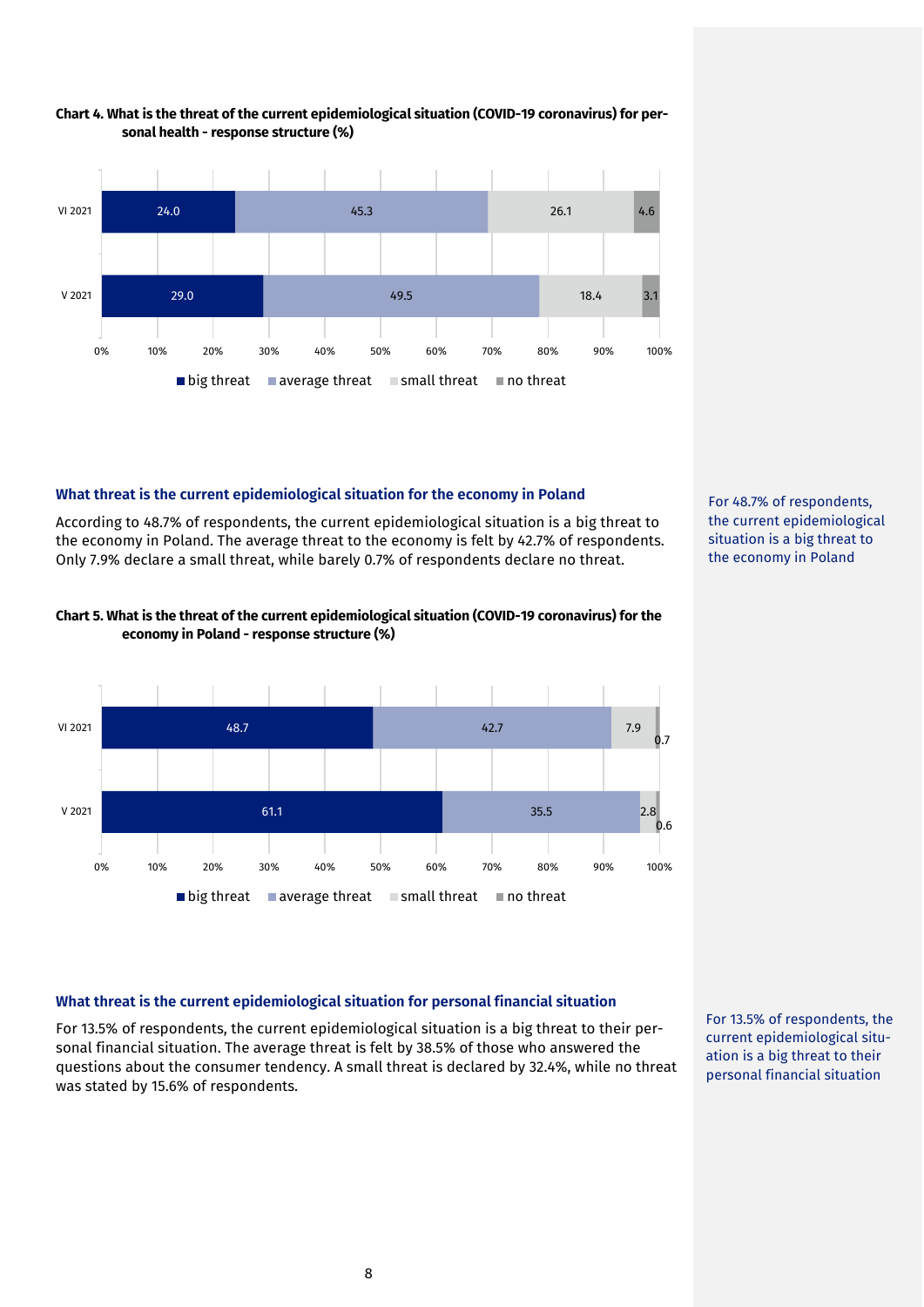

## **Chart 6. What is the threat of the current epidemiological situation (COVID-19 coronavirus) for your personal financial situation - structure of responses (%)**

#### **What threat is the current epidemiological situation for everyday life in the local community**

For 17.5% of respondents, the current epidemiological situation is a big threat to everyday life in the local community. The average threat is felt by 54.2% of those who answered the questions about the consumer tendency. 25.5% declare a small threat, while only 2.8% of respondents declare no threat.

## **Chart 7. What is the threat of the current epidemiological situation (COVID-19 coronavirus) for everyday life in your local community - response structure (%)**



For 17.5% of respondents, the current epidemiological situation is a big threat to everyday life in the local community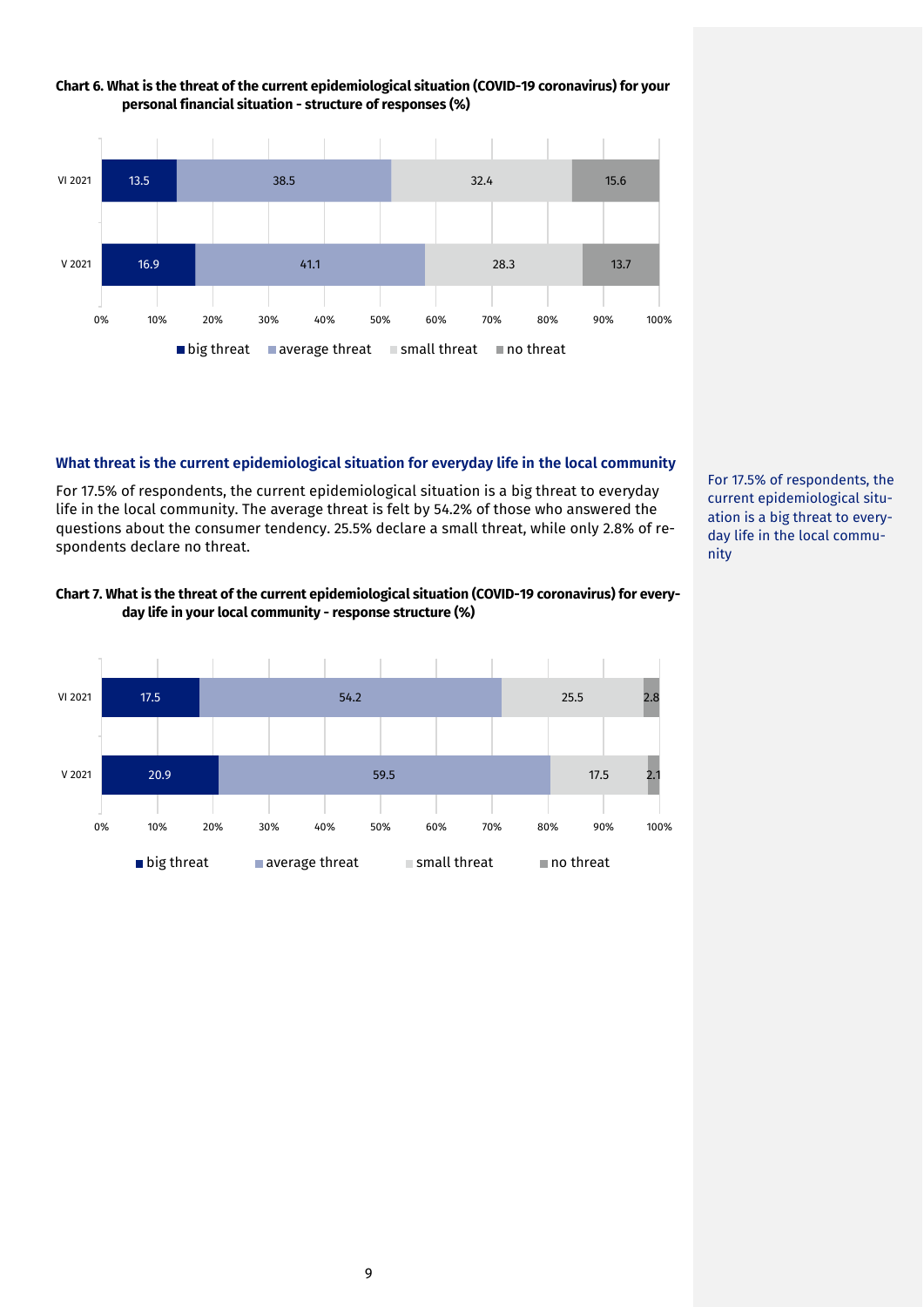#### **Table 1. Additional questions (response rates) - epidemiological situation (COVID-19 coronavirus threat)**

| SPECIFICATION                                                                 |                                             | April 2021 | May 2021 | <b>June 2021</b> |
|-------------------------------------------------------------------------------|---------------------------------------------|------------|----------|------------------|
| What impact did the current epidemiologi-                                     | significant                                 | 39.3       | 34.9     | 29.4             |
| cal situation have on your responses                                          | moderate                                    | 50.8       | 53.1     | 55.2             |
| (COVID-19 coronavirus)?                                                       | none                                        | 9.9        | 12.0     | 15.4             |
| In connection with the current epidemiolog-                                   | definitely yes                              | 3.7        | 3.4      | 2.0              |
| ical situation (COVID-19 coronavirus), are                                    | possible                                    | 11.4       | 9.2      | 7.8              |
| you afraid of losing your job or stopping<br>your own business?               | rather not                                  | 21.0       | 20.8     | 20.1             |
|                                                                               | no                                          | 22.5       | 25.2     | 28.3             |
|                                                                               | I have no opinion                           | 1.8        | 1.9      | 1.5              |
|                                                                               | not applicable (for non-<br>working people) | 39.6       | 39.5     | 40.3             |
| What threat do you think is the current epi-                                  | big threat                                  | 54.6       | 42.2     | 32.5             |
| demiological situation (COVID-19 corona-                                      | average threat                              | 39.8       | 46.9     | 50.7             |
| virus) for the health of the population of Po-<br>land as a whole?            | small threat                                | 5.3        | 9.0      | 15.2             |
|                                                                               | no threat                                   | 0.3        | 1.9      | 1.6              |
| What threat do you think is the current epi-                                  | big threat                                  | 36.3       | 29.0     | 24.0             |
| demiological situation (COVID-19 corona-<br>virus) for your personal health?  | average threat                              | 49.0       | 49.5     | 45.3             |
|                                                                               | small threat                                | 12.8       | 18.4     | 26.1             |
|                                                                               | no threat                                   | 1.9        | 3.1      | 4.6              |
| What threat do you think is the current epi-                                  | big threat                                  | 71.6       | 61.1     | 48.7             |
| demiological situation (COVID-19 corona-<br>virus) for the economy in Poland? | average threat                              | 26.2       | 35.5     | 42.7             |
|                                                                               | small threat                                | 1.9        | 2.8      | 7.9              |
|                                                                               | no threat                                   | 0.3        | 0.6      | 0.7              |
| What threat do you think is the current epi-                                  | big threat                                  | 21.5       | 16.9     | 13.5             |
| demiological situation (COVID-19 corona-                                      | average threat                              | 41.4       | 41.1     | 38.5             |
| virus) for your personal financial situation?                                 | small threat                                | 25.6       | 28.3     | 32.4             |
|                                                                               | no threat                                   | 11.5       | 13.7     | 15.6             |
| What threat do you think is the current epi-                                  | big threat                                  | 30.7       | 20.9     | 17.5             |
| demiological situation (COVID-19 corona-                                      | average threat                              | 55.1       | 59.5     | 54.2             |
| virus) for everyday life in your local commu-<br>nity?                        | small threat                                | 13.6       | 17.5     | 25.5             |
|                                                                               | no threat                                   | 0.6        | 2.1      | 2.8              |

In case of quoting Statistics Poland data, please provide information: "Source of data: Statistics Poland", and in case of publishing calculations made on data published by Statistics Poland, please include the following disclaimer: "Own study based on figures from Statistics Poland".